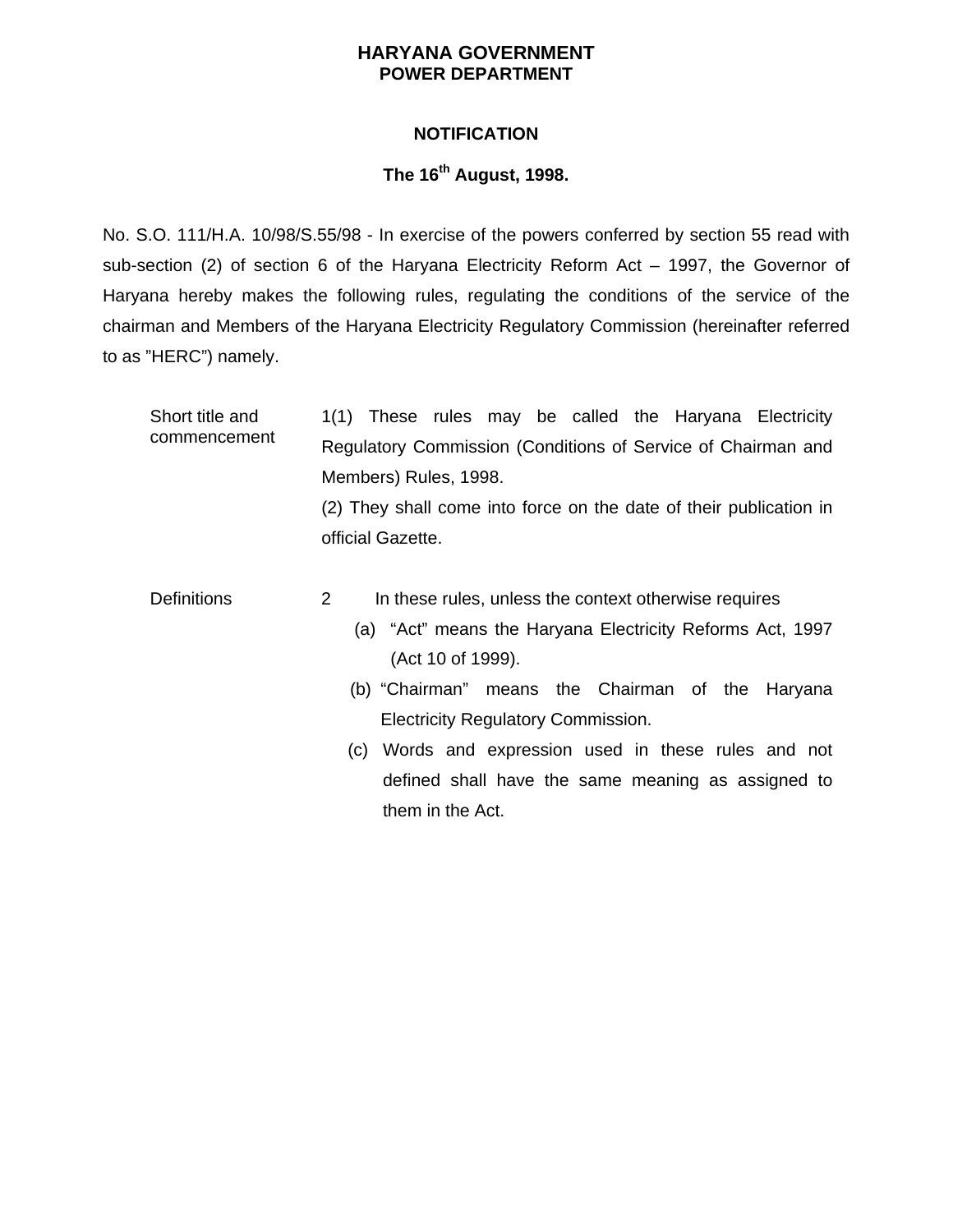Pay and allowances of Chairman and Members. Sections 8 (2) and 55.

 deduction of the gross amount of pension including any 3(1) The chairman shall receive a pay of Rupees 26,000/ whereas the pay of other members shall be in the scale of Rs.24, 050-650-26,000 per month (corresponding to Grade level S-33 and S-32 respectively of the  $5<sup>th</sup>$  pay Commission), subject to commuted portion thereof if already getting.

 dearness allowance and all such other allowances as may be (2) The Chairman and Members shall be entitled to receive such admissible to the corresponding grade officers of the Indian Administrative Service posted in the State.

Housing accommodation of the status, admissible to corresponding Grade and electricity charges would, however be paid by the members sections  $6(2)$ and 55 4. The members of the Commission would be entitled to Officers of the All India Services posted in the State. In the event of such accommodation not being available for some reason, equivalent suitable accommodation shall be leased out for them subject to a maximum limit of Rs.12000/- p.m. Payment for water themselves.

 5(1) Each Member of the commission shall be provided with a personal car/driver shall be granted an additional allowance of Rs.5, 000/- per month in lieu of both the staff car and the driver. (2) The Members of the Commission shall be entitled to use **Transport** Sections 8(2) and 55. staff car and a driver. Any member who may wish to use his Government vehicle for private purpose as applicable to corresponding grade Officers of the Indian Administrative Service posted in the State.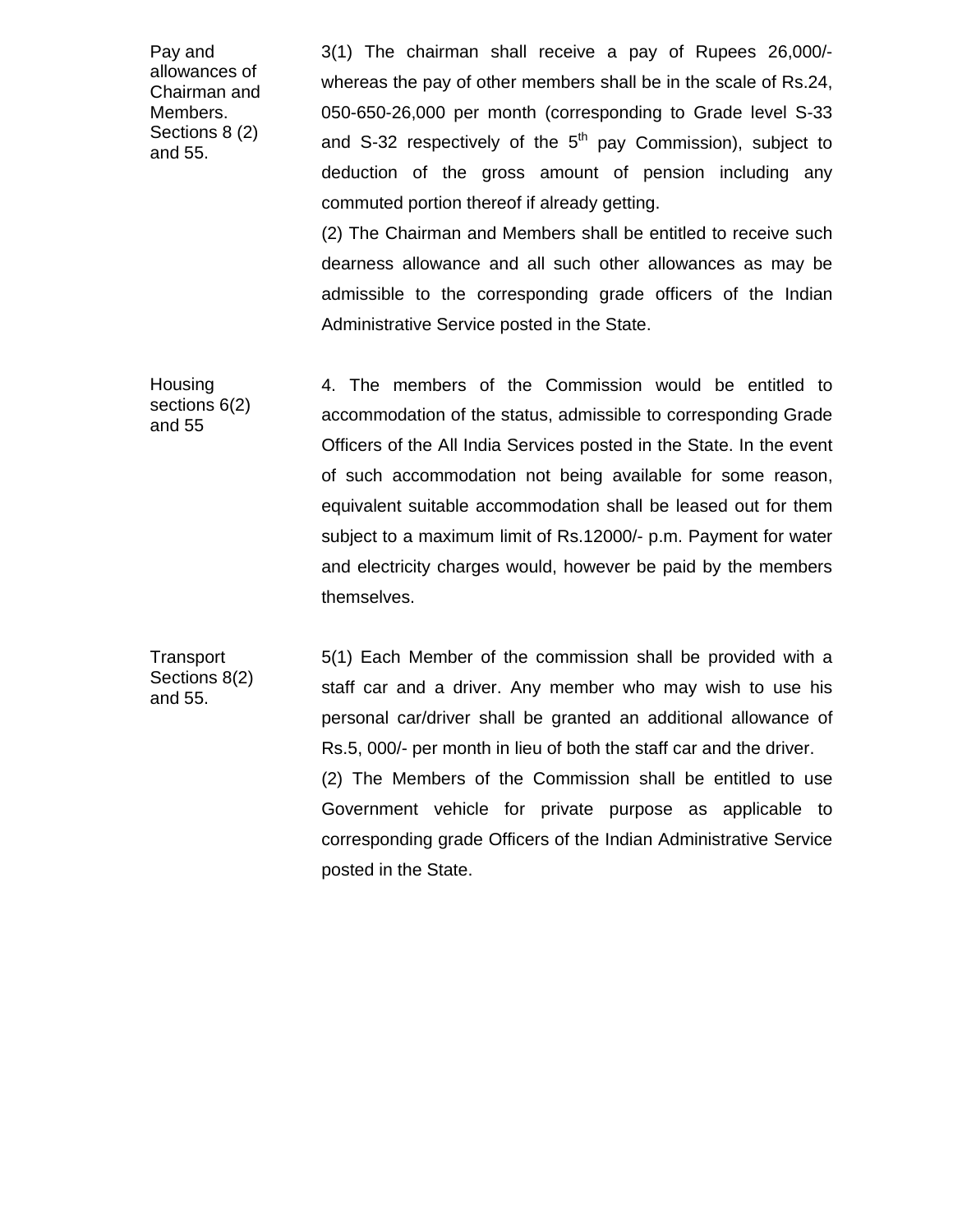**Travelling** Allowance. Sections 6(2) and 55

 6(1) For journeys performed on duty within the State of Haryana and daily allowance as may be admissible to the corresponding grade officers of the Indian Administrative Service posted in the or at the time of appointment / retirement, the members of the commission would be entitled to draw such traveling allowance State.

of travel. (2) They shall also be entitled the benefits of Home / Leave Travel Concessions as admissible to the corresponding grade officers of the Indian Administrative Service posted in the State. (3) For journeys outside the State of Haryana, the Commission may fix the traveling allowance and daily allowance commensurate with their status and the cost of living at the place

 being apply to the Corresponding Grade Officers of the Indian Medical sections 6(2) and 55 7 The medical treatment of Chairman or a member and his family shall be provided in accordance with the rules, which for the time Administrative Service posted in the State.

**Sumptuary** Allowance sections 6(2) and 55 8. The Chairman and members shall be entitled to a sumptuary allowance at the rate of Rs.1, 000/- (One thousand rupees) per month.